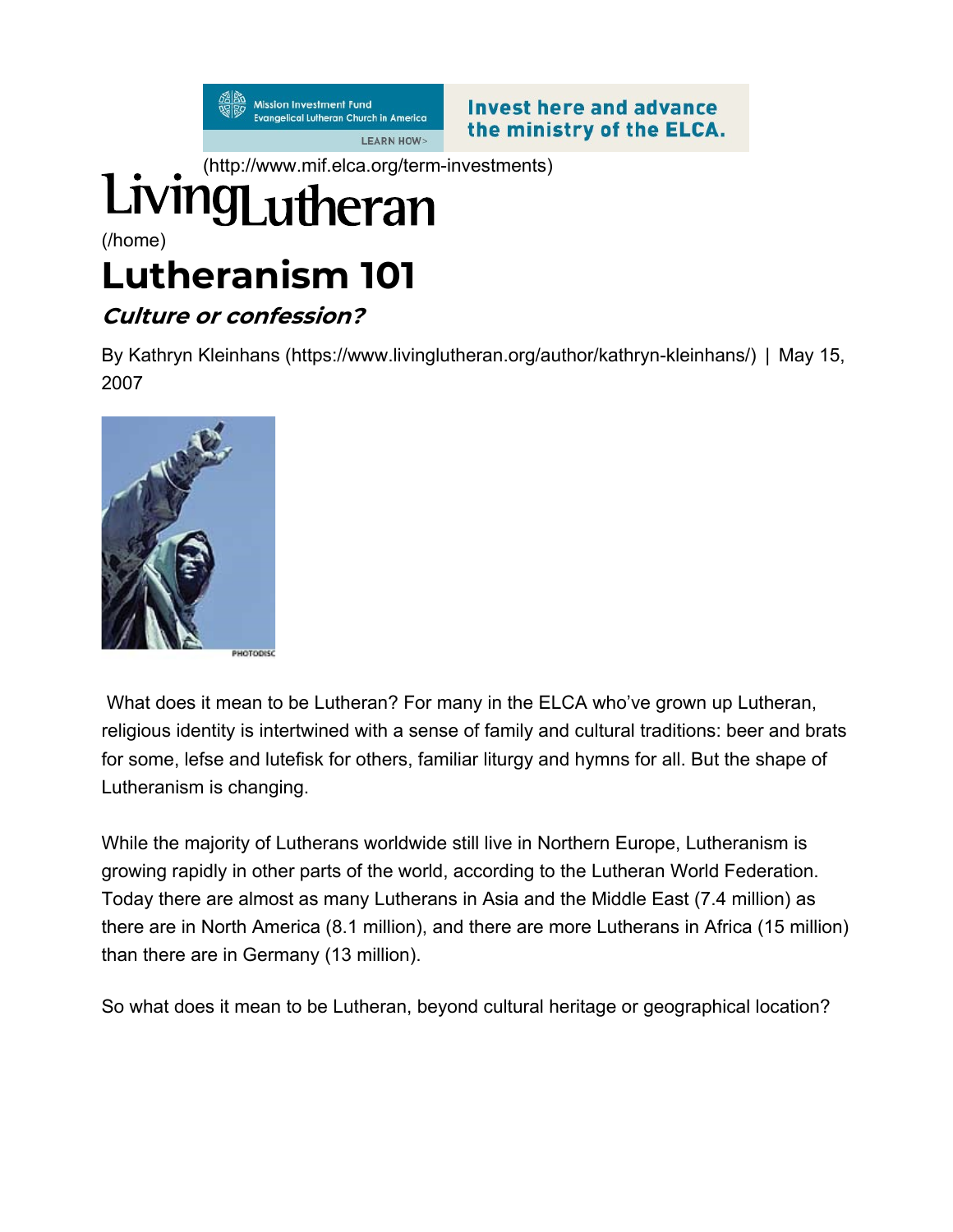During the 16th century, Martin Luther challenged the teachings, practices and structures of the Roman Catholic Church. He insisted that the central message of Christianity is the good news that sinners become reconciled to God by grace through faith because of the saving work of Jesus Christ.

It's important to remember that Luther didn't intend to start a new church. He wanted to reform the existing church so the gospel message was communicated clearly and so the life of the church reflected that gospel center. Lutherans organized into a separate church only after the Roman Catholic Church repeatedly rejected Luther's views.

#### 'Lutheran' as insult

The word "Lutheran" actually began as an insult used by Luther's opponents. Luther later tried to discourage his supporters from calling themselves Lutherans since they really follow Jesus Christ, not Martin Luther.

"What is Luther?" he once wrote. "After all, the teaching is not mine. Neither was I crucified for anyone."

It was the gospel message that remained central for Luther, not his leadership. In a sermon preached in Wittenberg shortly after his return from Wartburg Castle, Luther insisted: "I simply taught, preached and wrote God's Word. I did nothing; the Word did everything."

If not "Lutheran," how did Luther and his supporters identify themselves and their reform movement? They tended to use the term "evangelical," which means simply gospel or good news.

As "evangelical" Christians, they understood themselves in light of the gospel, in contrast to "papal" Christians whose identity was rooted in their relationship with church structures and authority centered in Rome, especially the pope.

One important result of this commitment to communicating the gospel clearly was that Lutherans quickly translated the Scriptures and the worship service from the church's official language, Latin, into the language used by the people.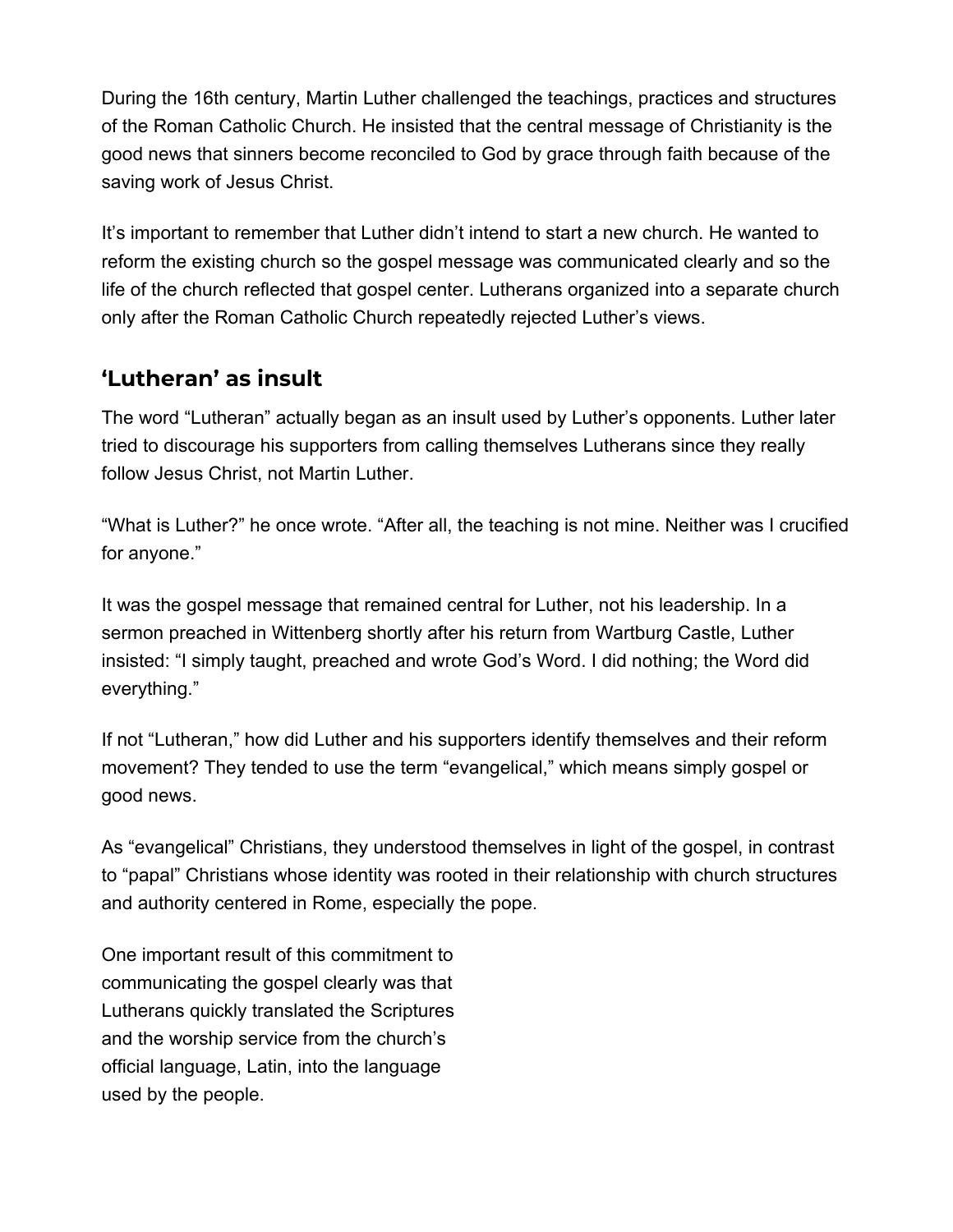While Luther's ideas and writings were at the heart and core of this evangelical reform movement, Luther worked collaboratively with other pastors and teachers. His views also received support from civic leaders within the German territories who were interested in promoting a Christian church that was German, not Roman.

As the evangelical reform movement grew, certain writings were adopted as essential statements of Lutheranism. One of the most influential documents is the Augsburg Confession, which was written by Luther's colleague Philipp Melanchthon and presented at a meeting with the emperor of the Holy Roman Empire in 1530. It was signed by seven territorial rulers and by the mayor and council of two cities.

In 1580, after both Luther's and Melanchthon's deaths, evangelical leaders gathered the statements of faith they considered normative for Lutheran Christians and published them as The Book of Concord. This collection was signed by 51 territorial rulers and by 35 city councils.

This act of signing one's name to a statement of faith is called confessional subscription. The phrase may sound odd, but actually the idea of a magazine or newspaper subscription is a helpful comparison. There are many, many

#### Abiding Hope Lutheran Church, Littleton, Colo.

Chad Johnson, pastor, pours water over Nicholas Holsan, 11, baptizing him during the Easter Vigil at Abiding Hope Lutheran, a "transformational" congregation of nearly 2,000 members. His brother, Brandon (far left), 13, and his mother, Lynn, were among eight others baptized that night. Looking on are: Mike Chylla (third from left); Doug Hill, a pastor of Abiding Hope; and Sherrill and Chris Chylla.

Sacramental life is basic to this congregation, explained Rick Barger, senior pastor. "But when people start talking about 'Lutheran identity' and the assumption is that we're into club rules, club identity—that's not us. What we tell people is: 'The gifts of God are free. Free.You already are saved. Whatever is cheap, fragmented, crumbling in their lives, it's already been handled by God.' Our Lutheran identity tells how we all are brought into right relationship with God."

See more about how Abiding Hope acts from this identity at www.abidinghopelutheran.org (http://www.abidinghopelutheran.org).

Photo removed to honor agreement with photographer.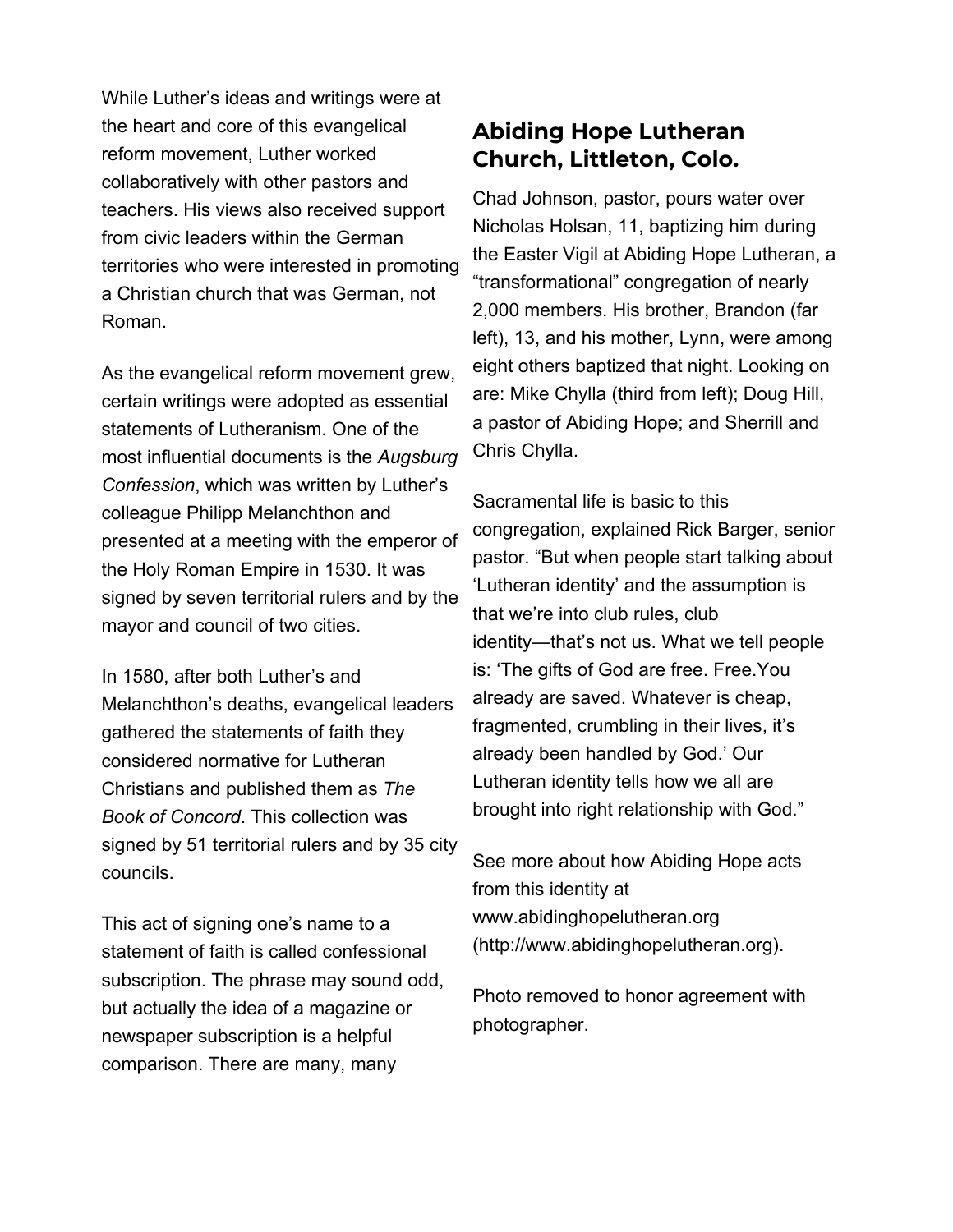periodicals available. The ones we subscribe to are those we want to receive and to be engaged with regularly. To this day, Lutheran pastors and other rostered leaders promise to preach, teach and fulfill their duties in accordance with the Lutheran confessions.

#### Core Lutheran themes

What are the most distinctive themes of Lutheran theology?

## Justification by grace through faith for Christ's sake

This, for Lutherans, is the heart of the gospel. Stated concisely in the fourth article of the Augsburg Confession, it's so central that it has been called "the article by which the church stands or falls."

Both Lutherans and Roman Catholics believed God's grace was essential for salvation, but they had different understandings of the way grace works.

Relying on Paul's letters to the Romans and to the Galatians, Luther insisted that faith is key. His understanding of faith isn't primarily intellectual (having the right knowledge about God) or emotional (how hard or how sincerely one believes). Instead, faith is relational: It's a form of trust. We are justified through faith because faith alone trusts God's promise of forgiveness for Christ's sake.

## Law and gospel

Lutherans have a distinctive way of reading the Scriptures, based on Luther's insight that God's word comes to us in two forms—law and gospel. The law as command tells people what they should do. The gospel as promise tells us what God in Christ has already done for us.

God's law functions in several ways: It structures human life by protecting and promoting good and limiting and punishing wrong. The law also functions theologically, as a mirror, or as a doctor's diagnosis, to show us our sinfulness and our need for God's grace in Christ.

Because we are sinners, God's law always accuses us; only the gospel frees us. As Luther puts it: "The law says, 'do this,' and it is never done. Grace says, 'believe in this,' and everything is already done."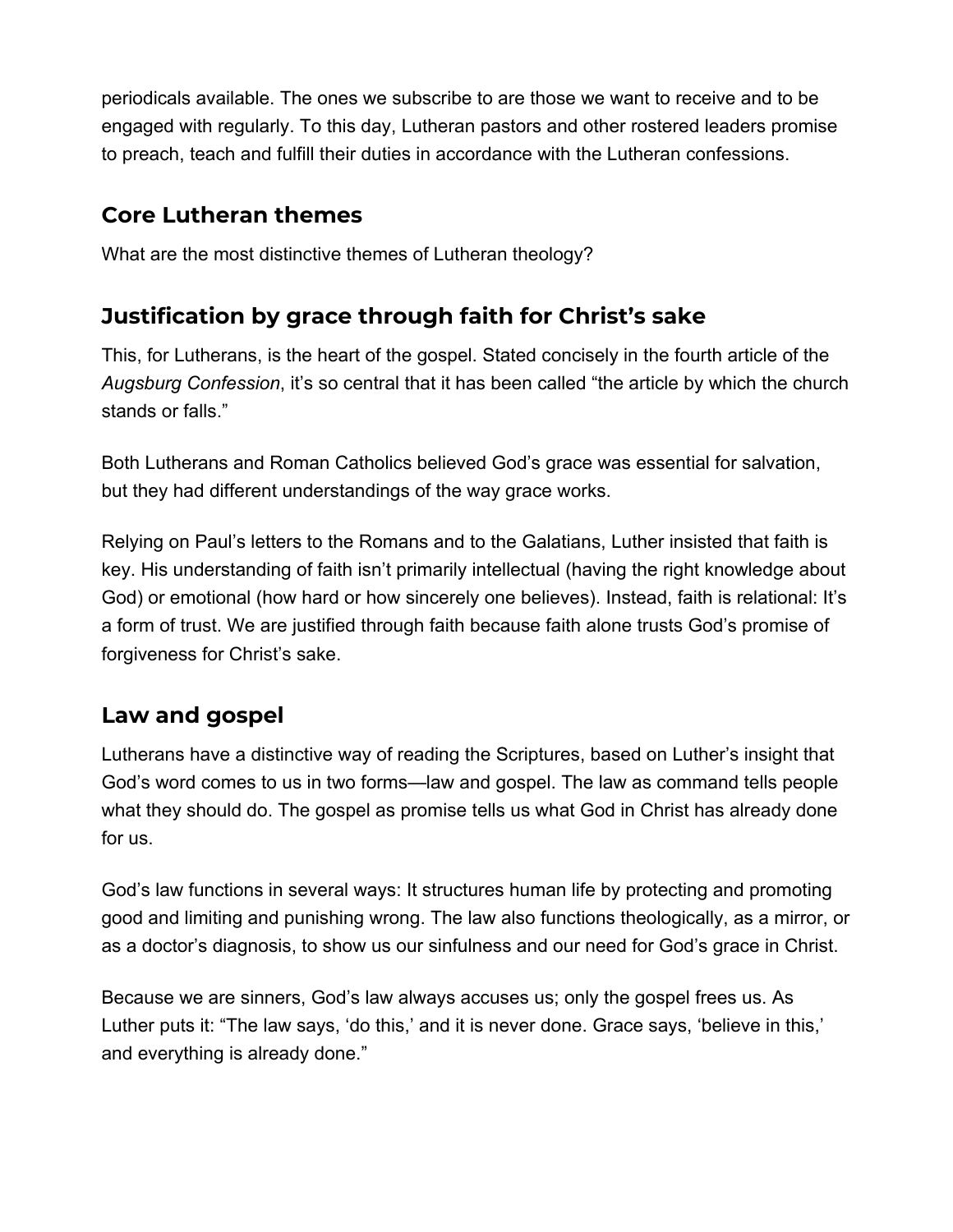#### Means of grace

The Augsburg Confession describes word and sacrament as the "means of grace." The word "means" refers to how things actually happen. We refer to different means of communication, means of transportation, etc. By calling word and sacrament means of grace, we are saying: "This is how and where grace happens." When the good news is preached, when someone is baptized, when we receive the Lord's Supper, grace happens.

This means that worship is vitally important for Lutherans. It forms our identity as Christians. The Augsburg Confession even defines the Christian church as the assembly of believers around gospel and sacrament.

## Theology of the cross

The theology of the cross refers not just to the events of Good Friday.It also refers to a cross-centered approach to theology that stands in opposition to a "theology of glory" focused on the power and majesty of God abstracted from God's action in history.

A theology of glory looks up and says, "God's in heaven and all's well with the world." A theology of the cross, in contrast, keeps its feet firmly planted on our broken Earth and says, "God was in Christ reconciling the world to God." The incarnation witnesses to a God who puts aside divine characteristics to become human, to suffer and to die.

The God who chooses to come down from heaven chooses not to come down from the cross. The theology of the cross is a constant critique of human expectations. While the cross is a scandal to nonbelievers, Christians confess that God's saving power works precisely through such weakness (1 Corinthians 1:23-25 (http://bible.oremus.org/? ql=13761340), 2 Corinthians 12:9 (http://bible.oremus.org/?ql=13761361)).

## Saint and sinner

Luther described Christians as "simultaneously saint and sinner." Some religious traditions distinguish between "saints," who obey God's will, and "sinners," who disobey. Lutherans cling to a both/and understanding of Christian identity that redefines the word "saint": a saint is a forgiven sinner.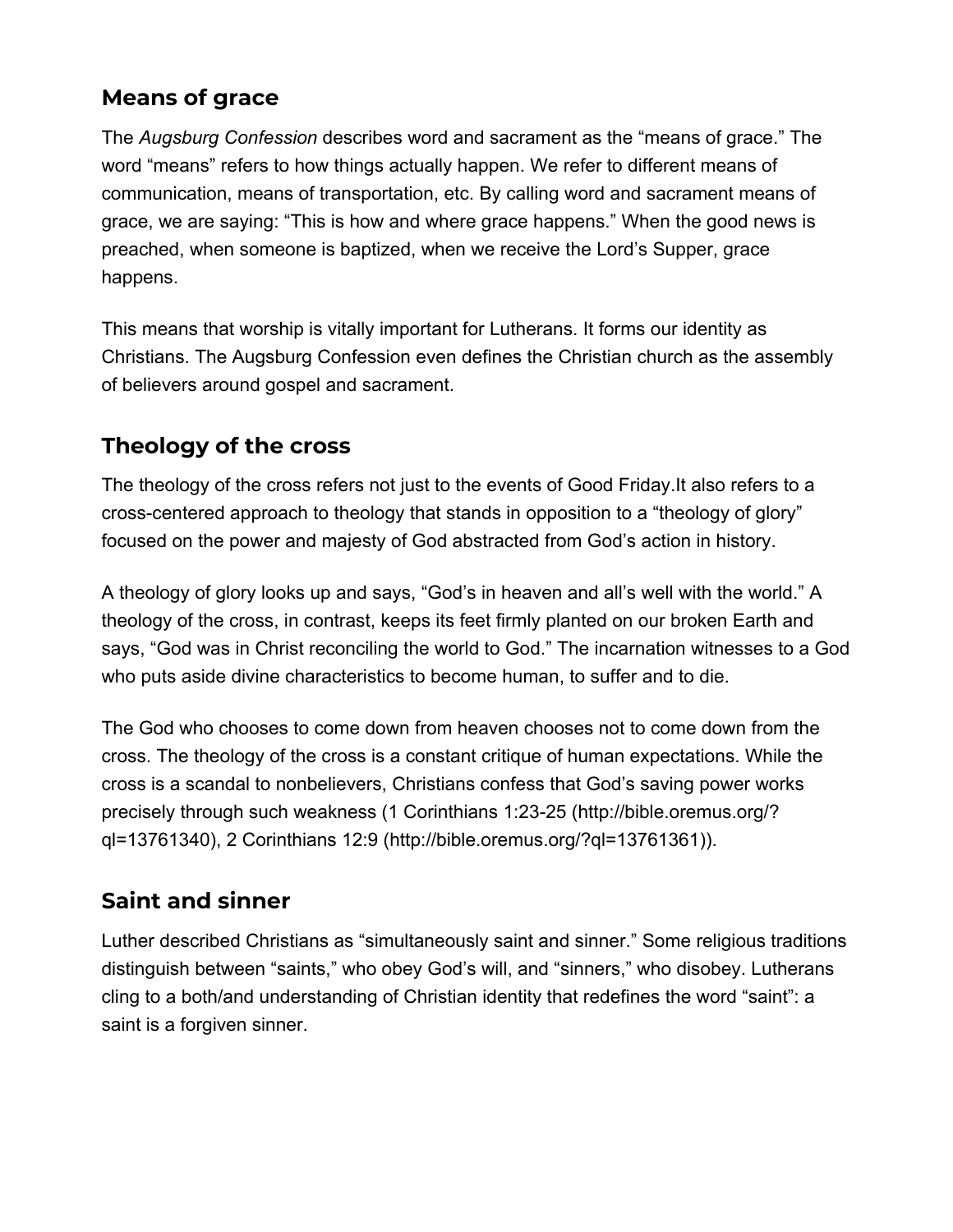Our dual identity as saints and sinners reminds us that our righteousness always depends on God's grace, never on our own religious behavior. At the same time, our recognition that sin, while forgiven, remains a powerful force in the world and in ourselves gives us a realistic ability to confront cruelty and evil, confident that God will have the last word.

As Luther once wrote to Melanchthon, "Be a sinner and sin boldly, but believe and rejoice in Christ even more boldly, for he is victorious over sin, death, and the world."

#### Vocation

The term "vocation" literally means "calling." Until Luther's time it was used primarily to refer to those with a special religious calling to be a priest, monk or nun. Luther expanded the idea to include all Christians.

First, Luther affirmed that all Christians are priests. This "priesthood of all believers" doesn't mean that we each have an individual pipeline to God but that we all have a responsibility to teach and to pray for others.

Second, Luther affirmed that all human work is a calling from God if done in faith and for the service of neighbor. According to Luther, God doesn't need our good works, but people do. Christian faith, then, should express itself in how we live in our professions, in our family relationships and as citizens, since these are all arenas for the service of neighbor.

## Contextual theology

The Greek word diakonos, often translated in the New Testament as "minister" or "servant," can also refer to a waiter. This image reminds us how essential it is for the food to reach the hungry diners at the table. No matter how exquisite the chef or the food, it's no good if the meal stays in the kitchen. Similarly, the church needs to deliver the goods.

In The Freedom of a Christian, Luther insists that it's not enough simply to acknowledge that Christ is Christ. Instead, the purpose of preaching is to make the connection, to deliver the goods so Christ may "be Christ for you and me."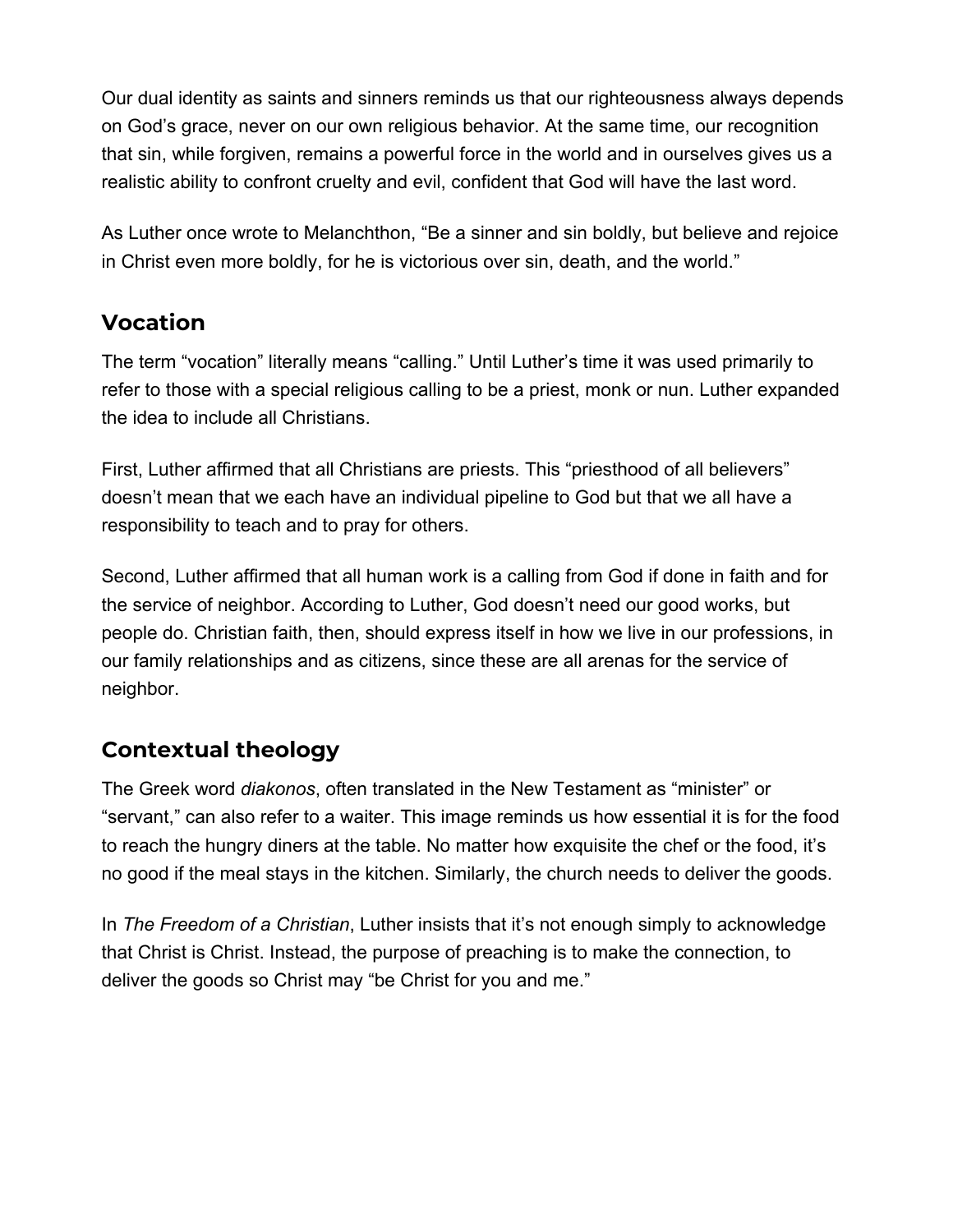From the beginning the Reformation was committed to delivering the goods, to continuing the work of Pentecost by allowing people to hear the good news firsthand. Luther was fluent in several languages. Even more important, he had fluency with several different populations: He wrote in Latin to reach academics and church leaders, but he wrote in German to reach regular people.

Already during Luther's lifetime, Lutheranism spread to the Scandinavian countries. Just as Luther had translated the Scriptures and the worship service into German, Scandinavian evangelicals translated these—along with Luther's Small Catechism—into their languages.

As Lutherans came to North America, they faced several significant challenges. One was the transition away from the European model of a state-supported church. The idea of individual freedom of religion is relatively modern. After the Reformation, church and state were still integrated: The difference was that some states remained Roman Catholic while others were now Protestant.

In places where the Lutheran confession of faith was embraced, churches became national churches rather than regional branches of the Roman church.

The pluralism of the American denominational context challenged Lutherans who were used to being part of an established church. While more recent denominations like Baptists and United Methodists grew through evangelism, Lutheran church growth was largely the result of new waves of immigration from Germany and Scandinavia.

Another challenge was the issue of cultural translation. Lutherans in the U.S. organized according to shared language and culture but soon found themselves asking, "What does it mean to be an American Lutheran?" What's the relationship between Lutheran confession and culture? This question shaped the self-understanding of individual communities but also affected their relationships with other Lutherans.

American Lutherans eventually overcame most of the cultural, structural and practical issues that separated them. The ELCA is the result of a process of focusing increasingly on what the Augsburg Confession identifies as the core criteria for the church and its unity: the assembly of believers around word and sacrament. It's not the beer and brats or the lefse and lutefisk that unites us or divides us—it's the good news of God's grace for us in word, in water, and in bread and wine.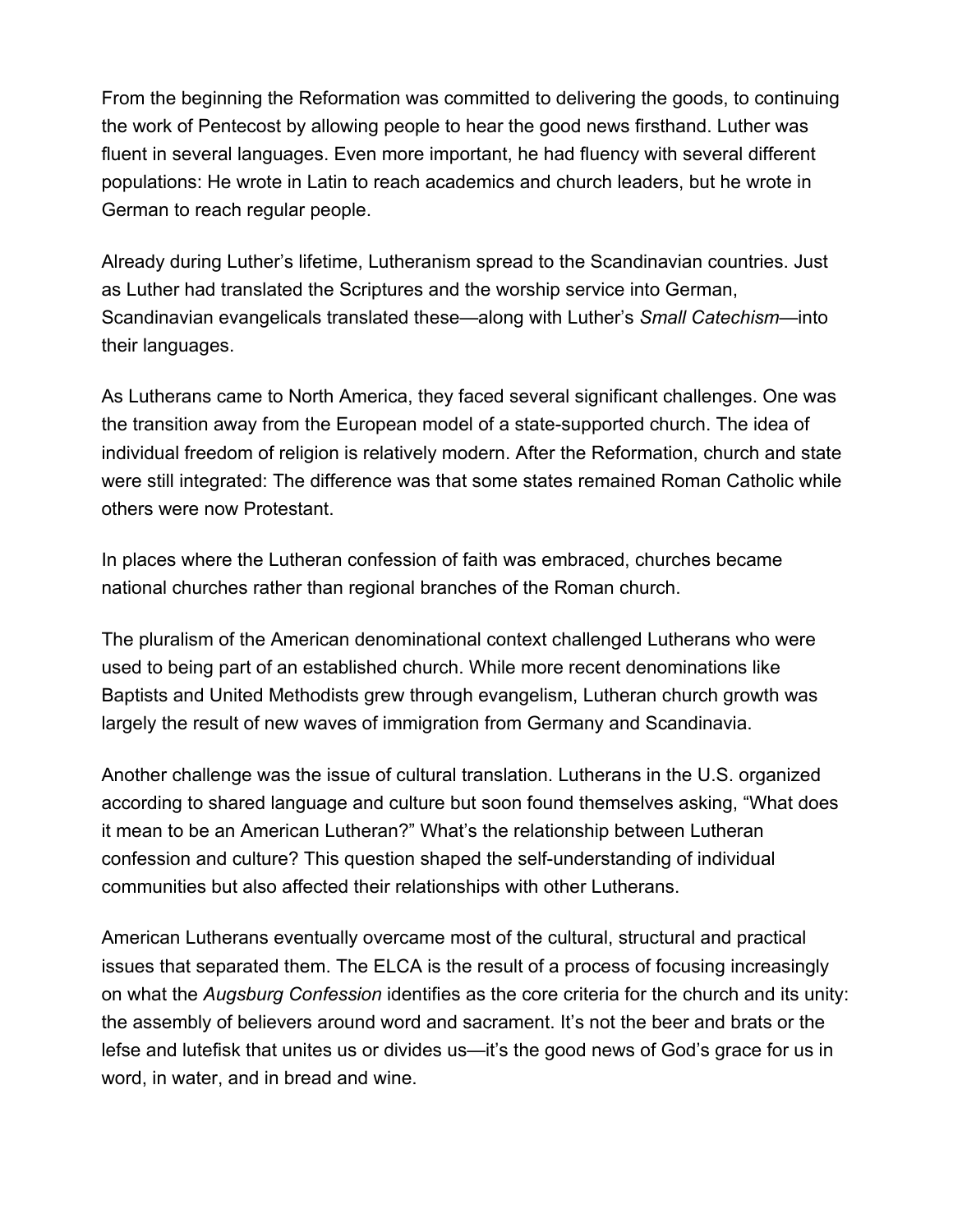This focus on the core also shapes our ecumenical relationships with other Christian denominations. We aren't abandoning our identity as Lutherans. Rather, rooted in our common understanding of the gospel we are free to worship and work together with other Christians.

Unfortunately, while American Lutherans have moved beyond our ethnocentrism, we haven't been as successful in overcoming the legacy of our state-church heritage. Lutheran church membership in the U.S. is in a slow decline. Ironically, a church that was born "evangelical" hasn't been as intentional or effective as other denominations about actual evangelism.

We can learn much from Lutherans in other cultures. What are the Lutheran churches in Tanzania and Ethiopia and elsewhere doing right? Their astonishing growth suggests they're communicating the gospel message persuasively rather than perpetuating the northern European subcultures we've too often equated with the name "Lutheran."

Lutherans should welcome the opportunity to be multilingual and multicultural, to reach out actively and clearly to proclaim the good news of Jesus Christ in ways that invite other people to hear, trust and respond to the same promise that we have received.



Kathryn Kleinhans (https://www.livinglutheran.org/author/kathryn-kleinhans/) Kathryn A. Kleinhans is dean of Trinity Lutheran Seminary at Capital University in Columbus, Ohio.

(https://www.livinglutheran.org/author/kathrynkleinhans/)

## Read more about:

■ Children and family (https://www.livinglutheran.org/category/children-and-family/), Congregational life (https://www.livinglutheran.org/category/congregational-life/), Mission & ministry (https://www.livinglutheran.org/category/mission-and-ministry/), Religious news & social issues (https://www.livinglutheran.org/category/religious-news-and-social-issues/), Spiritual practices & resources (https://www.livinglutheran.org/category/spiritual-practices-and-resources/), Voices of Faith (https://www.livinglutheran.org/category/voices-of-faith/) Luther (https://www.livinglutheran.org/tag/luther/), Theology (https://www.livinglutheran.org/tag/theology/)